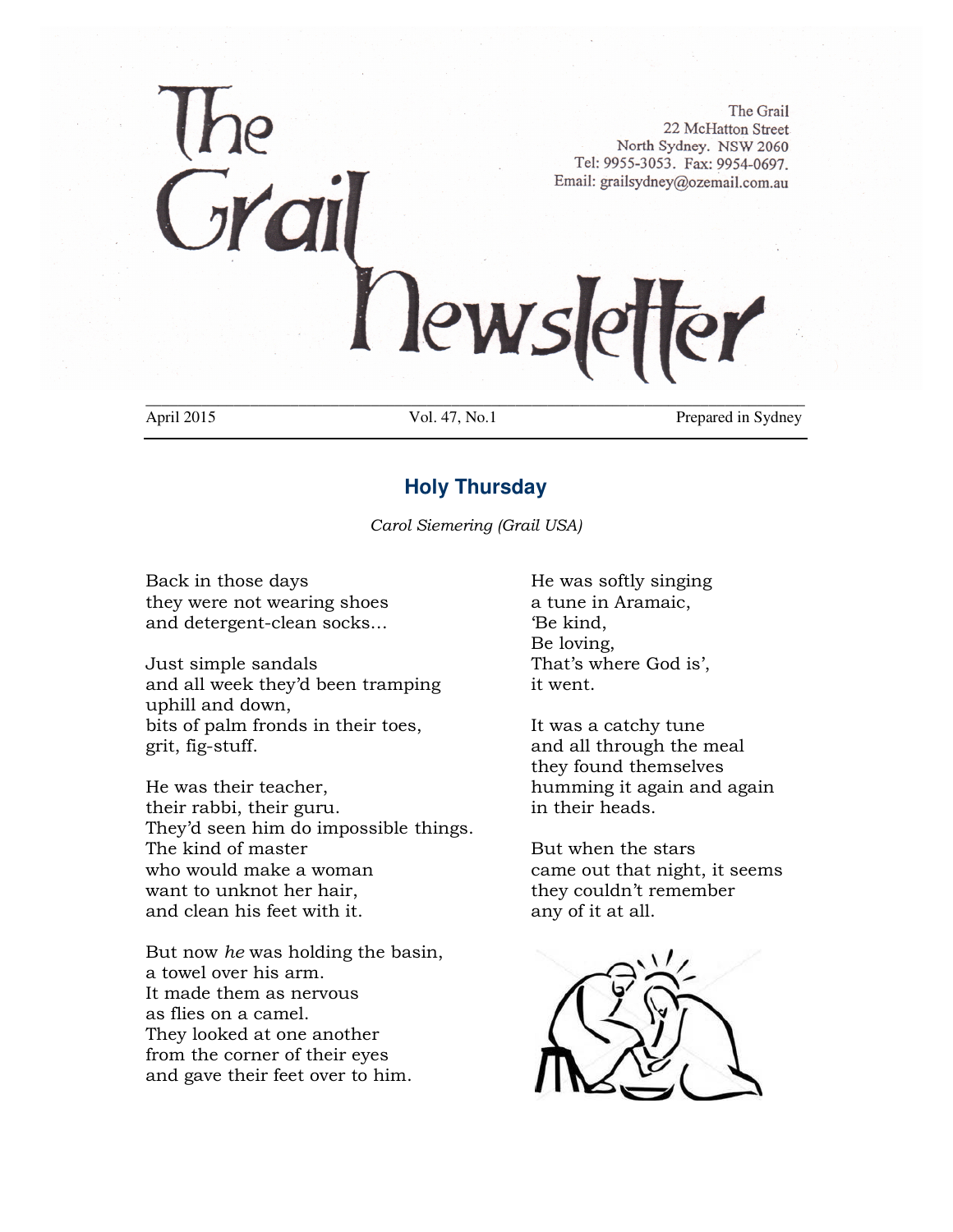# **Contents**

| Nuclear Weapons Seventy Years After Hiroshima (Chris de Leeuw) 12 |  |
|-------------------------------------------------------------------|--|
|                                                                   |  |

# *DATE CLAIMER A WORKSHOP ON ENGAGING WITH DEMOCRACY Sydney Grail Centre SATURDAY, 2ND MAY, 10 AM – 4 PM*

## **Addresses**

The Grail Centre **Andrea Venier** 22 McHatton Street 2/25 McBean Street North Sydney. NSW 2060. Clayton. Vic. 3168. (Melbourne)<br>
Tel. 02 9955-3053 Tel. 03 9548-9432 Tel: 02 9955-3053 Fax: 02 9954-0697 Email: avenier@bigpond.com Email: grailsydney@ozemail.com.au

Sheila Hawthorn Jill Herbert 2/105 Goodwin Street 14 Carawatha Avenue Currajong. Qld 4812. (Townsville) Ferny Hills. Qld 4055. (Brisbane)<br>
Tel: 07 4779-5931 Tel: 07 3351-5390

Tel: 07 3351-5390 Email: vidler\_herbert@aapt.net.au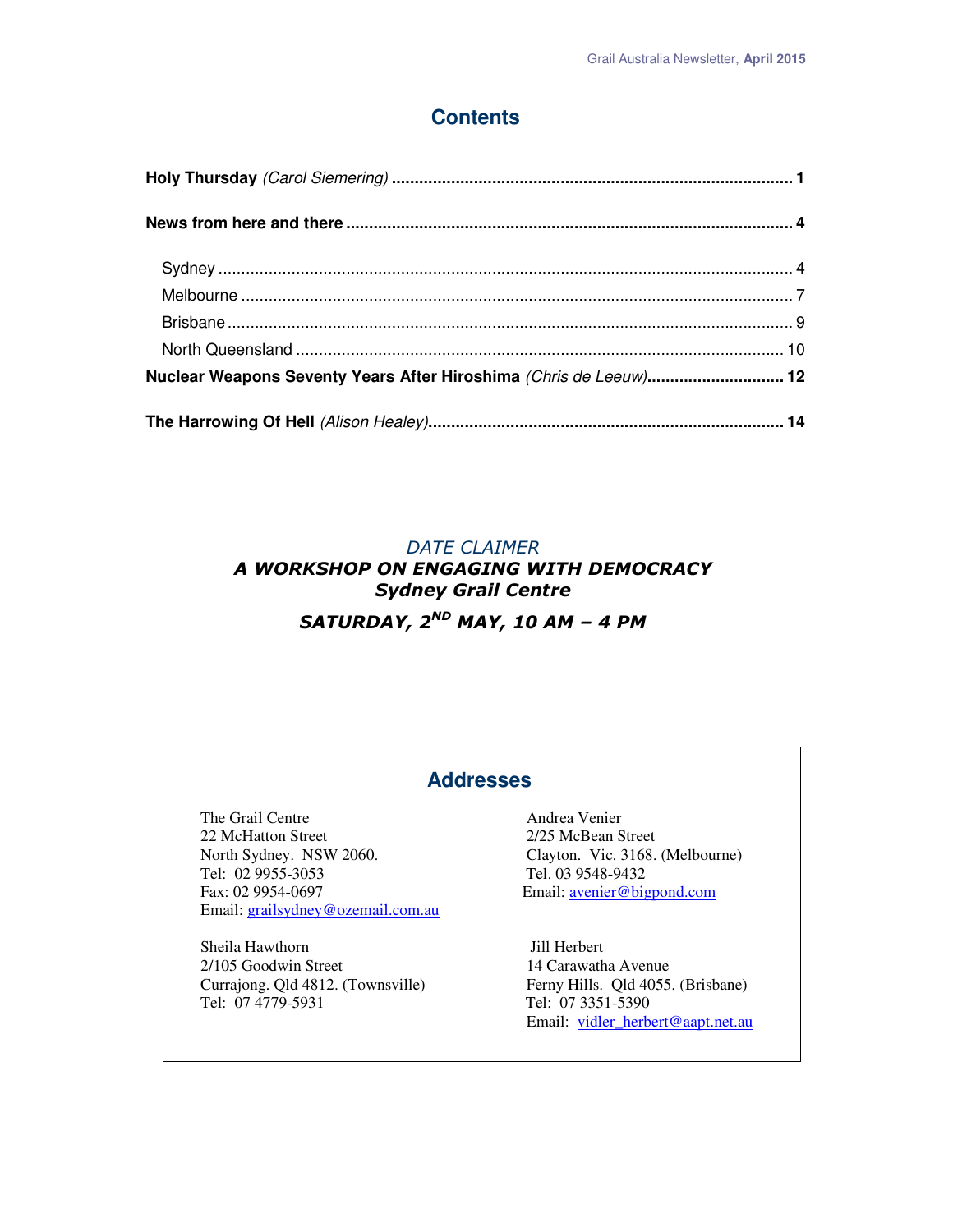## **News from here and there**

## **Sydney**

We met as a Regional Group for the first time in 2015 on  $14<sup>th</sup>$  February, pleased to see one another again after a few weeks' break over Christmas and January and concerned that illness had overtaken Anne Day, Jillian Morrison and Margaret Quinn. Good that all are feeling better.

Anne had not fully recovered from the shingles when she represented The Grail at the annual conference of the Australian Catholic Religious Against the Trafficking in Humans (ACRATH). This was held in the Passionist Conference Centre in Templestowe in Melbourne. Some of the founding members of ACRATH, which is at work now in nearly all the States, spoke of its early development and achievements. Anne reports that it was evident at the conference 'that today's members are fired with compassion for those who are trafficked and a determination to work against this modern day form of slavery'.

The weeks that have gone by since our February meeting have seen us busy continuing programs and activities from 2014 and preparing new ones.

The Book Club had already met in late January, having decided last year to read George Orwell's *Coming Up for Air*, his lively evocation of life in England between the wars. February saw us in Paris pursuing the fortunes of Balzac's characters in *Pere Goriot* and, in March, Olga Masters' *Amy's Children* took us into the hugely different world of the inner suburbs of Second World War Sydney. We're having fun entering into these varied works of imagination which, at the same time, confront us with so much to consider about human behaviour and relationships and societies. In the next couple of months, we will leap from Vera Brittain's autobiographical *Testament of Youth* to Katharine Susanna Pritchard's novel, *Coonardoo*, which caused such controversy when published in 1928.

Former members of The Grail Singers delighted in one another's company when they gathered in Margaret Quinn's house for a reunion. It was an animated evening of talk and laughter over an attractive table of food and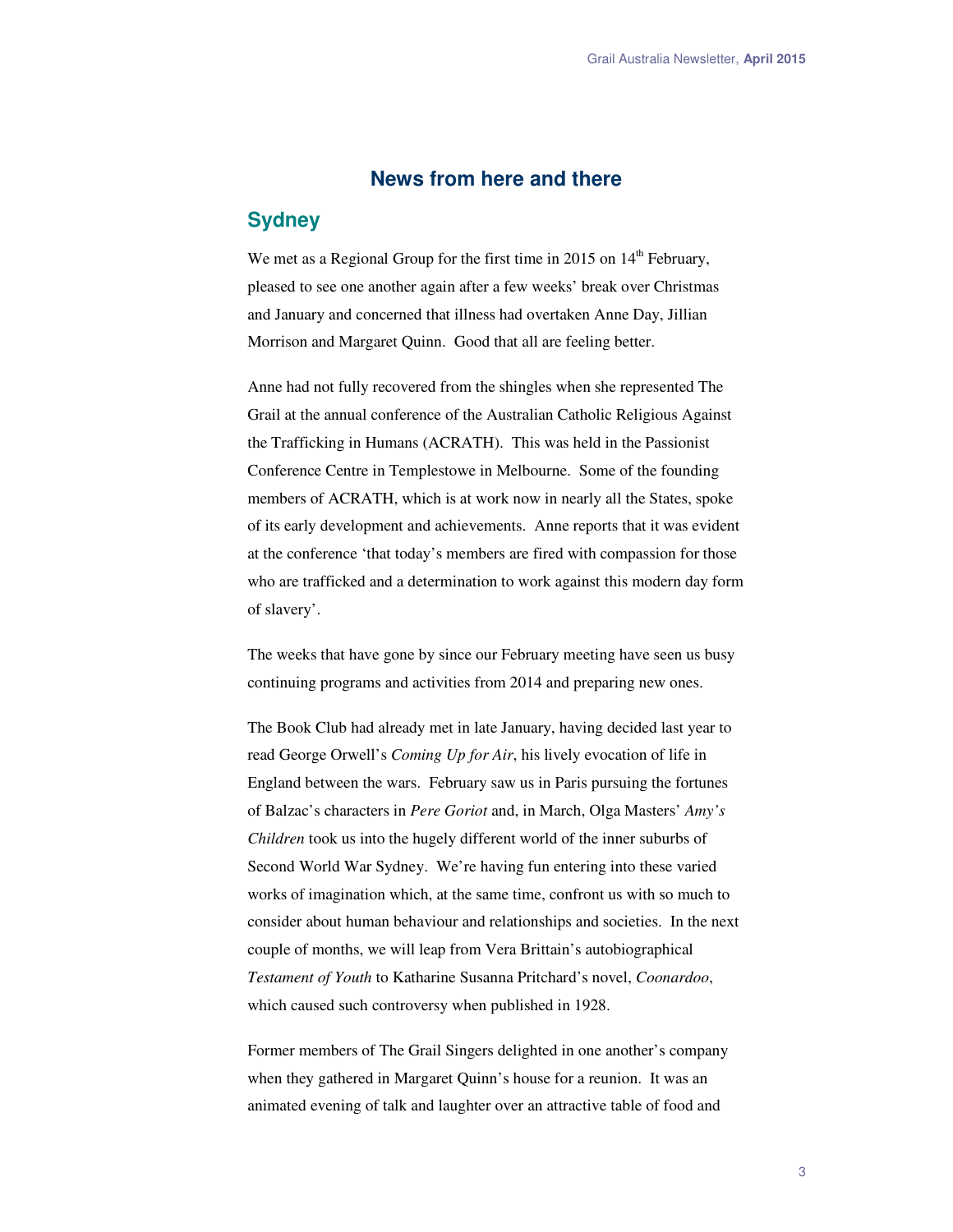drink, ending with a sing-along of favourites from our repertoire. Everyone left talking about our next get-together.

We have had three reflection programs running these last months. There were the usual Wednesday evenings, 7.30 – 9 pm, of 'lectio divina'; throughout Lent we contemplated excerpts from Pope Francis' *Evangelii Gaudium (The Joy of the Gospel).* Tricia Gemmell has planned a series of sessions on the spirituality of Benedict on Tuesday mornings every second month through the year. Between now and the next Newsletter, this group will be meeting on  $21^{st}$  April,  $2^{nd}$  June and  $28^{th}$  July, 10 am to 12 noon. On three Saturday mornings during Lent, also 10 am – 12 noon, another group gathered to contemplate texts from the writings of three women mystics - Hildegard of Bingen, Julian of Norwich and Teresa of Avila. This initiative proved popular and very enjoyable. Anyone interested in joining us on Wednesday evenings or Tuesday mornings, just come when you can. No preparation is necessary and it doesn't matter if you can't come regularly.

The Trans-Pacific Partnership (TPP), a so-called 'free trade' agreement being negotiated among 12 countries bordering the Pacific, is now a topic being presented and argued about in the daily press, in journals and in television and radio news programs. Much of this is due to the long years of effort of the Australian Fair Trade and Investment Network (AFTINET) to alert the Australian public to the power of trade treaties to override national laws and policies. The Grail NSW has been a member of this network from its beginnings. We feel really pleased with the markedly increased awareness in the Australian community, though there are still many changes to be made, especially in regard to the present exclusion of the Australian people from the processes of the negotiations and the final decisions. AFTINET's annual fund-raising dinner will be held on Wednesday,  $20<sup>th</sup>$ May. Interested readers could contact Alison Healey at the Sydney Centre address (inside front cover).

On Friday 13<sup>th</sup> March, Gunawirra celebrated the launch of the first book to emerge out of its work among young Aboriginal parents and children. *Transgenerational Trauma and the Aboriginal Preschool Child - Healing Through Intervention* is also the first psychoanalytically informed book on working with Aboriginal preschool children. Aboriginal and non-Aboriginal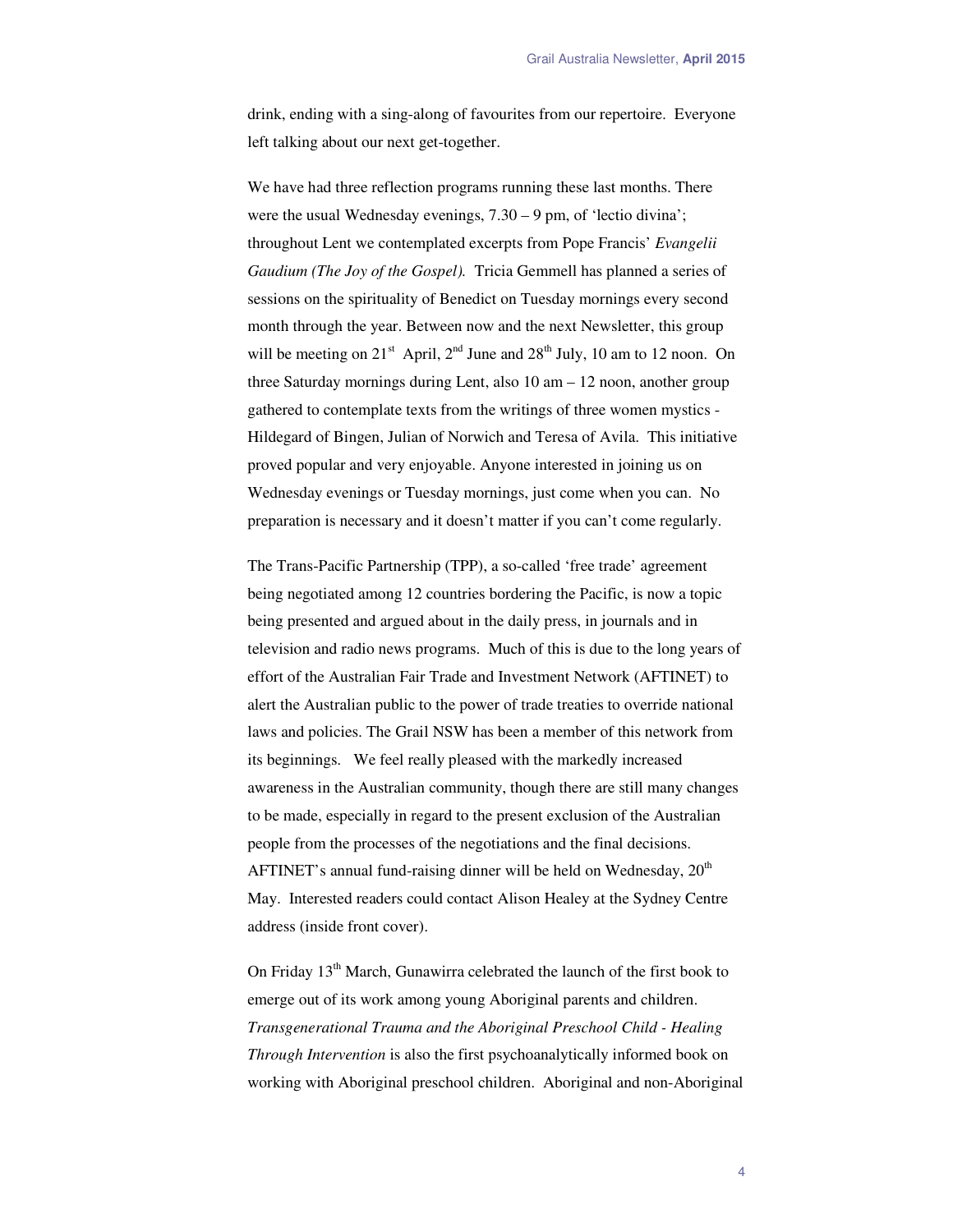professionals under the leadership of Norma Tracey contributed to the content of the book. Congratulations to all concerned.

Anne Stevens and Mary McDearmid resumed their steady work on the Grail national archives early in February. Working several hours once a week, they have picked up where Moya Merrick, Shirley Collins and Denise O'Hara left off and are achieving a big work.

Kincoppal Rose Bay, a girls' secondary school under the auspices of the Sacré Coeur sisters, schedules 'spirituality evenings' each year attended by a mix of senior students, parents, alumnae and members of the local church. This year Mary Shanahan rscj asked Alison to take part in a panel presentation and discussion on women's spiritual leadership in the church. Patty Fawkner sgs and Emily Shaw, Senior Student, were the other speakers.

We continue to get inquiries about the *Personal Journal* for prisoners which we printed and distributed through last year. Having no copies left, the Journal team is meeting soon to make plans for a new production for 2015. The feedback from men and women prisoners and chaplains has been very encouraging.

Our next major event will be a workshop on Saturday,  $2<sup>nd</sup>$  May, 10 am – 4 pm, entitled *Democracy. Let's do it. For a change*. There are so many expressions of dissatisfaction with how our democracy works and doesn't work that this workshop is timely. The planning group, led by Anne Marie George, are close to completing their preparations and hope for strong participation.

On Easter Sunday, Nour Barcha arrived home after several weeks in New York, where she was hosted by the Grail in the Bronx and participated in the program at the UN, organised by the Commission for the Status of Women (CSW), with whom the New York Grail is very active.

Nour is not the only one travelling overseas this year. Elizabeth and John Lee leave for a few weeks in the USA in mid-April. Fran Warner will soon be one in a tour group arranged by the Sisters of the Good Samaritan that will visit centres of Benedictine life in Italy and England. Kay Hunt will be going to Europe mid-year for a meeting of an International Grail Formation group. And Tricia and Geoffrey Gemmell are visiting family in Europe just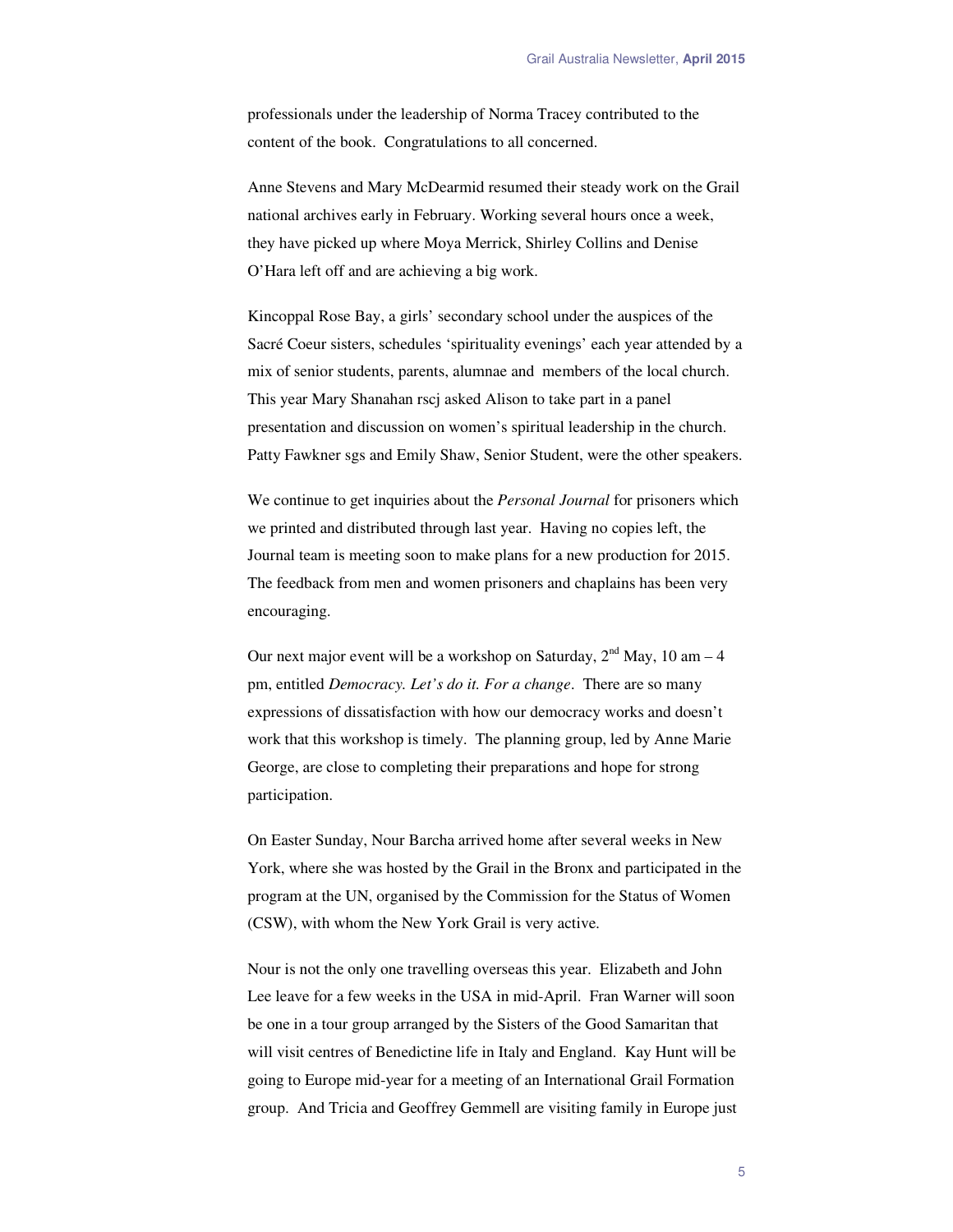at the right time for Tricia to be able to spend a few days at a meeting of Grail network co-ordinators in Utrecht in July.

In late August – early September we will be hosting a meeting of the International Council which will bring some 25 Grail women from around the world to Sydney. It is twenty years since we last had such an international gathering in Australia, so we look forward to the stimulus it will surely bring.

Visitors to the Grail Centre will notice signs of some enlivening activity in the kitchen. Our old stove that has been quietly but steadily dying over several months - with now only two functions out of seven in operation will soon give way to a new replacement. As well, walls, cupboards and tiles have changed colour. When we have a new cupboard beside the stove and the laminex is replaced, yet another sector of the house will be smiling.

During this time between Easter and Pentecost when we are particularly conscious of the abundance of God's blessings, we wish you all well.

*Sydney Grail group*

### **Melbourne**

The final Regional event for 2014 was the Advent Eucharist at June and Laurie Ryan's home with celebrant Fr Michael Mason. It was a wonderful evening of prayer and sharing. The year concluded on a sad note with the death of Andrea's beloved father just before Christmas. The support of members was most comforting and greatly appreciated. We were also saddened at the news of the loss of the brother of Mary Nelson (Brisbane).

Over the holiday period, Dawn McGann underwent surgery for a serious illness. She is recovering slowly and has been in our prayers and thoughts.

Ann Niall and Andrea have continued to be busy with improvements to and maintenance of the Grail unit, 'Hesed', in Balwyn. We had assistance from a plumber to fix some of the water pressure problems. There are still a few matters to sort out with the body corporate on the externals of the unit. Otherwise, we are happy with the internal improvements including the decluttering of the office. Genny Grabau has continued to deal efficiently with financial matters relating to the unit and the Melbourne region.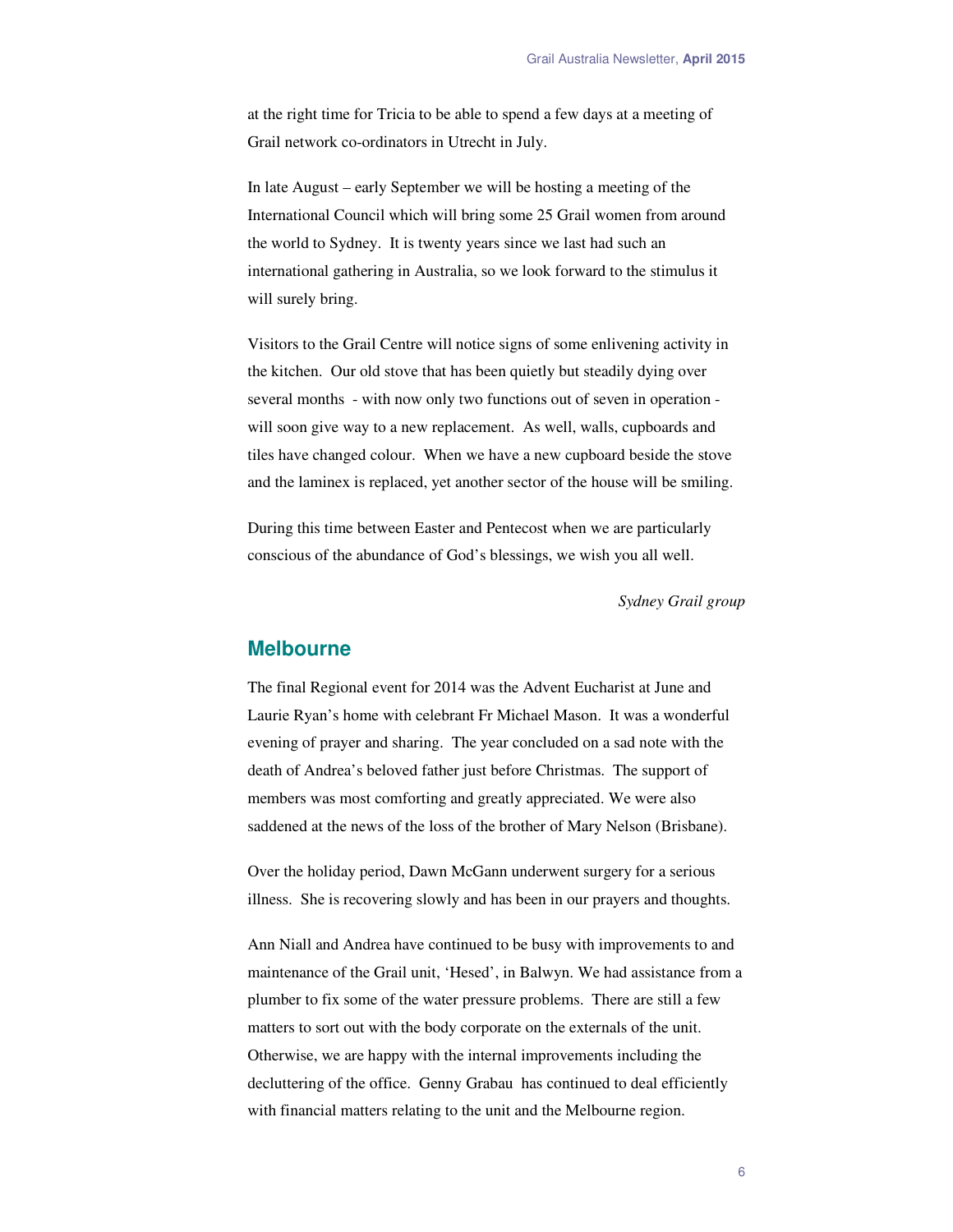Our first event for the year was hosting the old and new National Teams over the weekend of  $7<sup>th</sup> - 8<sup>th</sup>$  February. We were a group of 7 in all – the old team (Mary Nelson, Jill Herbert and Kay Hunt), the new team (Ann Aboud, Tricia Gemmell, and Andrea), together with Mary Robertson (re-elected National Treasurer). After beginning with a very apt 'New Year' liturgy prepared by Tricia, the outgoing team reported on national and international events and gave us helpful insights and suggestions on handing over. Genny contributed to the meeting on Saturday afternoon with a financial report for Melbourne, and the Melbourne members joined us on Saturday evening for a shared meal. We spent a lovely evening together. It was great to be able to both renew friendships and make new ones. It was a special moment when the outgoing team presented us with a candle for our future gatherings. On Sunday afternoon, the new team discussed immediate 'to do' actions and began planning for the coming months while Mary R, Mary N, Kay and Jill spent some time with Pat Sheeran. Many thanks to Ann Niall for her help in setting up for the weekend and to the Sydney and Brisbane members of both teams for joining us down south!

We recommenced our *lectio divina* group in February with a weekly reflection on Lenten readings taken from 'Rich in Mercy', a publication from the Brisbane diocese. The group continues to meet on Wednesday mornings with regular attendees, Dinny Culican Ward, Ann, Irena Dunne, Alice Ley and Andrea ,and sometimes others. We are finding our reflections and discussions very fruitful and hope to be able to expand the group as the year progresses.

Pat's birthday in February was celebrated over a few days with visits from members and friends such as Joanna and Ann, and an outing for afternoon tea on the day with Genny and Andrea. Various members continue to visit Pat regularly.

At our last Regional Meeting, we discussed some options for events for the rest of 2015. We are very open to inviting some International Council (IC) members to Melbourne before or after the IC meeting. We also started to address the questions in *Blessing the Space*, a current international Grail reflection, but feel we need more time over the next few weeks to reflect on our responses. We were happy to welcome back Jane Brennan to our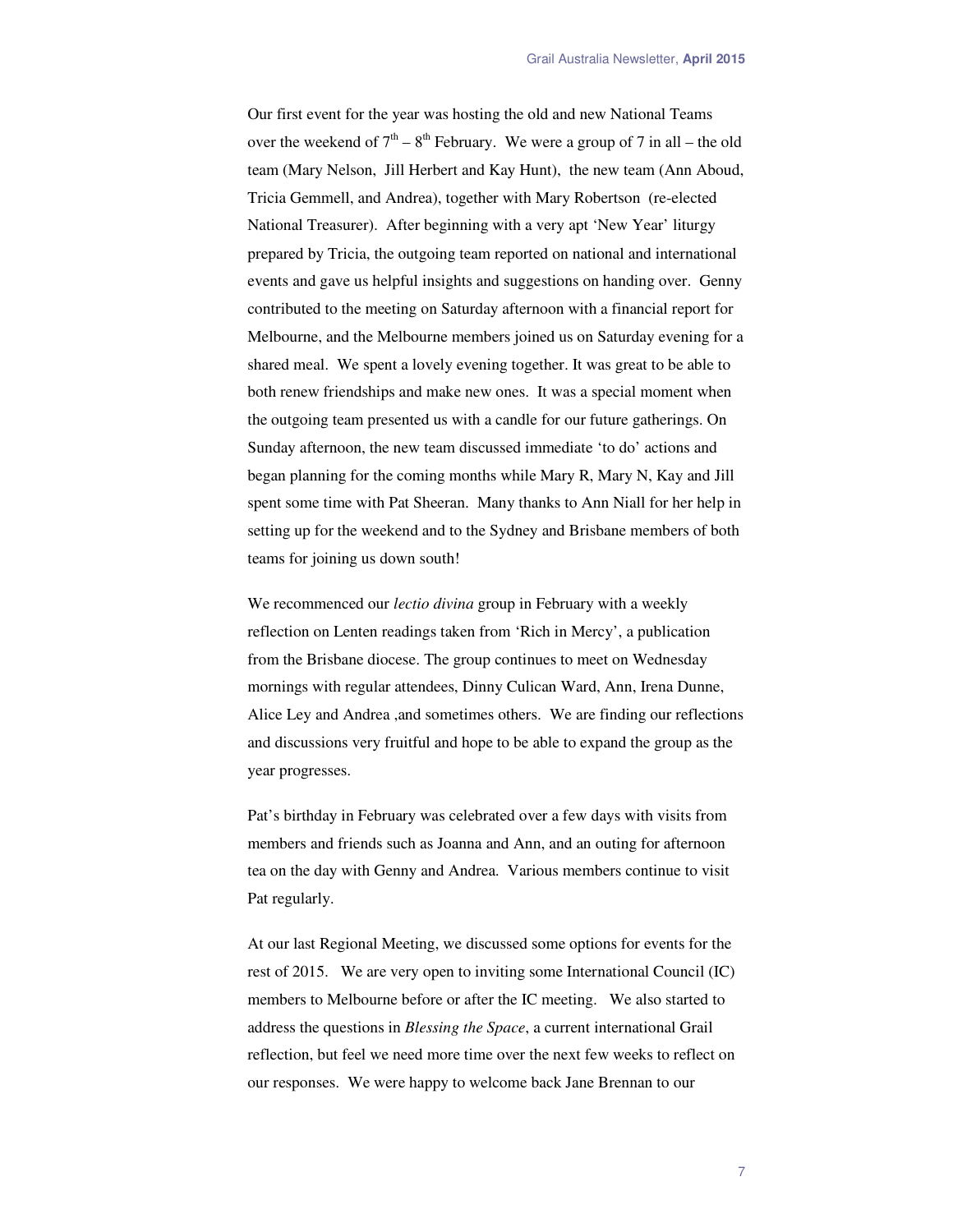meeting and we were interested to hear her insights into her Grail experience. We look forward to the year's developments!

*Andrea Venier* 

## **Brisbane**

In February, members met at Our Lady of Mt Carmel Parish for 8.30 am Mass followed by a blessing of a plaque in memory of Mamie O'Keeffe, who was among the earliest of the young women attracted to the Grail when the first group of five Dutch women visited Brisbane. Mamie lived in the parish for most of her life and the unit that she bequeathed to the Grail was just round the corner. Late last year, this property was sold and the funds invested. Fr Jerome Watt, O Carm, mentioned during his introduction to the Eucharist that he remembered Mamie well. In fact he often tried discreetly to avoid her after Mass! A keen local historian working at the John Oxley State Library, Mamie would often seek him out to urge him to send the Parish Bulletin to the State Library collection, while he, though proud of the Bulletin, didn't think it merited saving for posterity.

After Mass, we joined Fr Paul Sireh in the memorial garden, which is lovely with its hedges, paving and benches for the weary. Fr Paul is from Manus Island, Papua New Guinea, and knows Maggie Janesch, as he officiates at the regular Eucharists for Papua New Guineans in Brisbane. In the garden we prayed and the priest sprinkled holy water: *Let this garden be a place of peace and quiet reflection. Let it be a refuge and an oasis among busy lives. Let it be a place of encounter with you, the living God.* Then Jan O'Donoghue who knew Mamie spoke a few words of tribute to her.

Ann Aboud's granddaughter, Lily Aboud, and Helen Jeffcoat's daughter, Olwen Paterson, both achieved the highest mark possible in their final year secondary school results in 2014. So both are now off to University, Lily to study medicine at James Cook in Townsville and Olwen to the University of Queensland to pursue a Science Honours degree.

Members of our Grail group are practically involved in a project sewing sustainable feminine hygiene kits for girls in developing countries so that they do not miss school each month. It is a project that has reached women and girls in 76 countries on 6 continents. A group at St William's parish in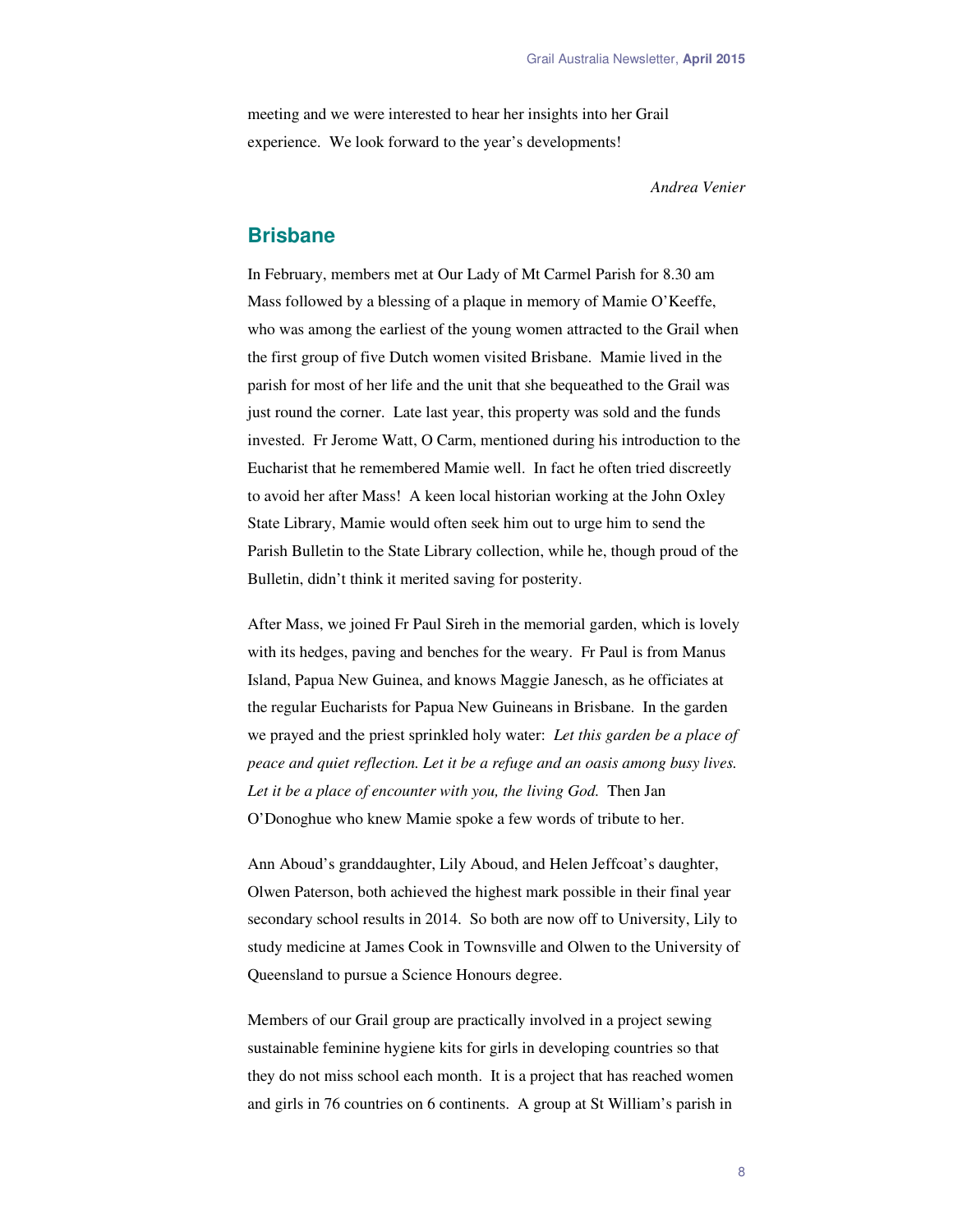Grovely, Brisbane, join us in making the kits. It is an opportunity too for women of the parish to hear about the Grail and meet Brisbane members. Last year Margaret Hounslow took a supply of kits to Ethiopia. At an afternoon tea in March, Margaret spoke about the project to those who had contributed and told of the girls' reactions to these precious gifts. See www.daysforgirls.org\_for more information.

*Helen Jeffcoat.* 

## **North Queensland**

Another year has got away to a busy start, no doubt, for most people. As I write, I am remembering my comments in the last Newsletter about 'peaceful Pacific'. Today's news announces: 'Vanuatu (a small Pacific nation of many low-lying islands) lashed by the severest winds ever experienced as cyclone *Pam* storms through. Communications are completely cut. Screams are heard as people's homes blow away'. At the same time, *Nathan* continues to hover in the Coral Sea after depositing 400+mls of rain on one town in 48 hours. Of course, the Australian media gave ample and dramatic coverage to *Marcia* which struck Yeppoon, Rockhampton and other places on Queensland's central coast in early March. Bargara, where Daphne Tighe lives, was also affected by cyclone *Marcia* but Daphne was in England at the time. She recently wrote that she married John Tanner in January and now plans to live 'six months in Australia and six months in the UK'. Loving congratulations to Daphne and John and our wishes for many blessings in their life together.

The House of Prayer was the venue for an inspiring and contemporarily relevant Lenten course based on 'Les Misérables'. Titled *Another Story Must Begin,* the course was written by Jonathan Meyer, a priest in Oxfordshire. It called us to reassess what we can do with our lives, for ourselves and those around us.

 I recently attended a book launch which was very informative, as well as being a most enjoyable social occasion. Professor Don Gallagher, a longtime friend of the Grail in Townsville, has written *In the Picture,* the fruit of his devoted, indeed passionate, research into the life of Evelyn Waugh. The book was launched by Professor Michael Ackland, James Cook University, Townsville. Don's account of his comprehensive probing to sort the facts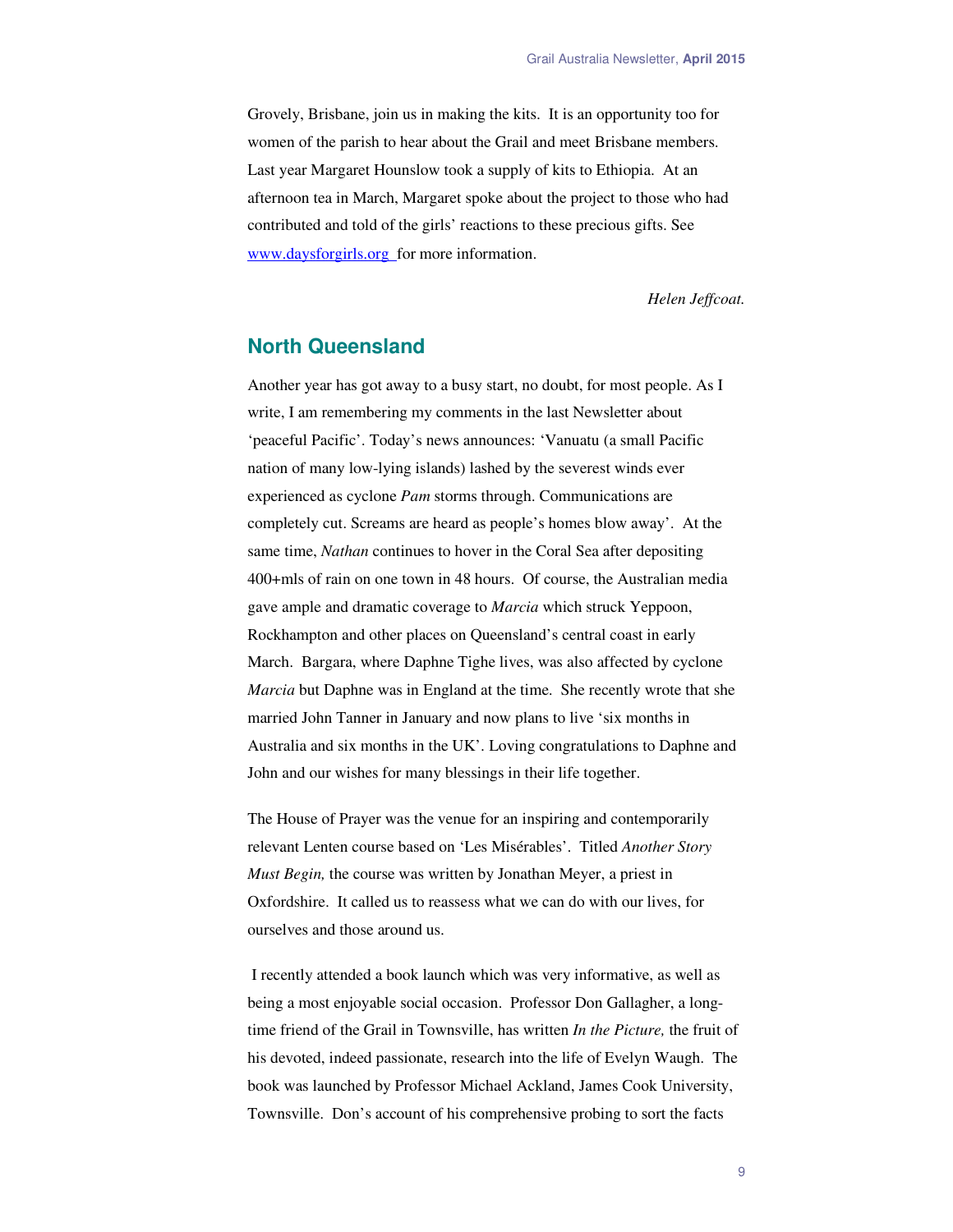from the fiction of Waugh's life and his description of the writing process and the challenges involved in this latest of his books were an added highlight of the evening.

Our sympathy and prayers are with Bill and Althea Norton and family on the death of Bill's mother in Richmond recently. May she rest in peace.

Deborah Pennington has a 4-day working week this year. I am not sure if this means that she has added more items to her inventory of activities or has increased her involvement in the Aquapella Choir and the Townsville Folk Club. Townsville Little Theatre is currently enjoying very welcome 'good houses' for their performance of Robert Harling's play, *Steel Magnolias*. The Front -of-house Coordinator (me this time) is getting plenty of exercise.

The first months of the year are supposed to be the Wet Season in the tropics, but Townsville has had its driest February on record and March has hardly been different.

May a new story of love, openness and peace begin for all of us this Easter.

*Sheila Hawthorn*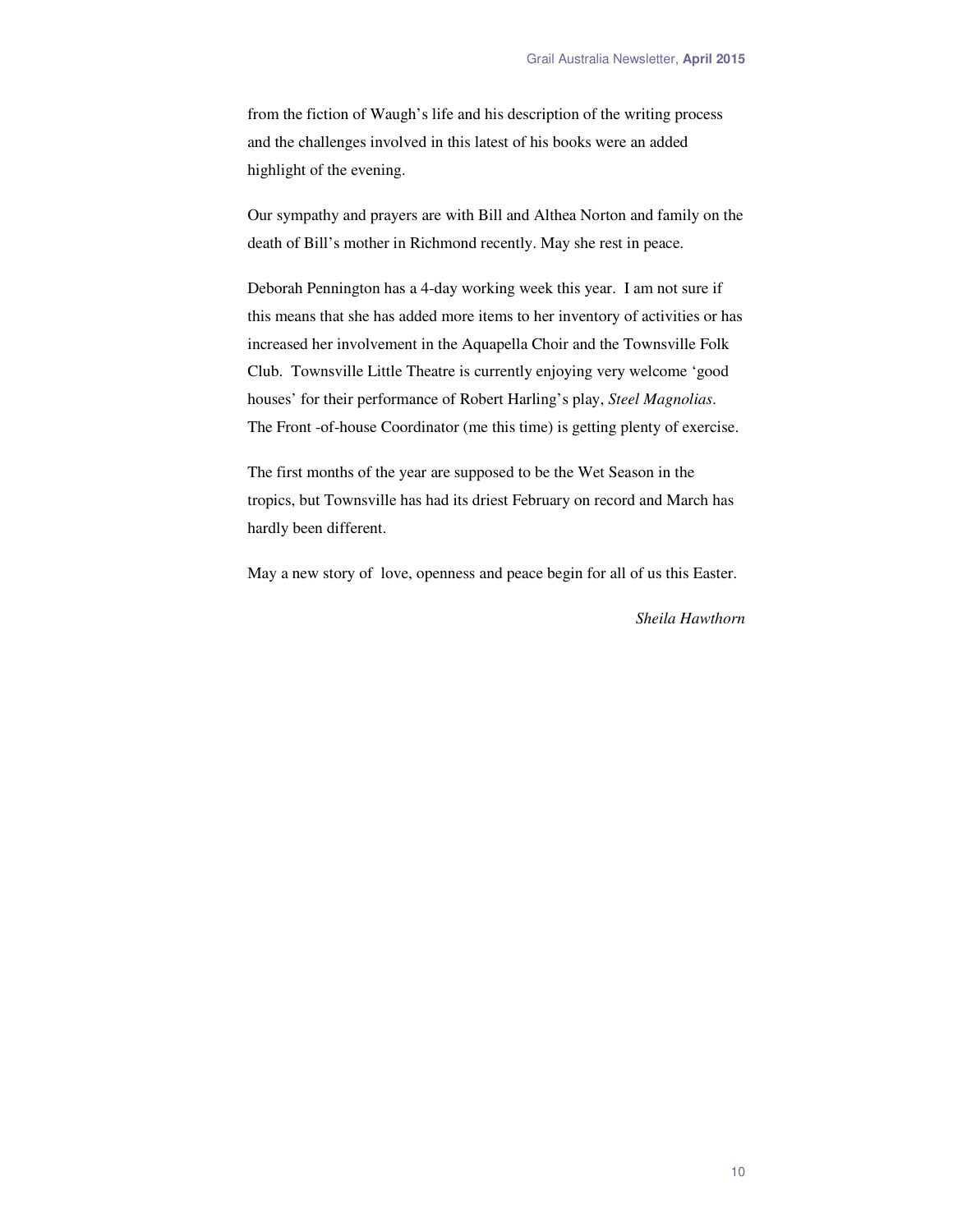## **Nuclear Weapons Seventy Years After Hiroshima**

#### **A letter from Chris de Leeuw**

Chris is a member of the Grail in the Netherlands, active in the peace movement and in campaigning for humane treatment for refugees. A letter has just arrived from her describing an action in the Netherlands aimed at alerting the public to the total inventory of nuclear weapons in the world and the danger they threaten.

On  $26<sup>th</sup>$  February, some forty men and women of peace were summoned to appear in court because of their action in March last year during the Nuclear Security Summit. While President Obama and 55 other world leaders were talking about nuclear safety, some seventy of us from different peace movements and the Catholic Worker, wanted to bring them a letter with our request to abstain from a new generation of nuclear weapons and to follow through with the Non-Proliferation Treaty they had signed. We had been informed that the old B-61 bombs were to be replaced by more advanced nuclear bombs. We were arrested by the police, detained for hours and sent away with a fine of  $£150$  each. History repeats itself: in the 1980s we had demonstrated against nuclear weapons and I was imprisoned for 24 hours three times. This time, too, I decided that I would not pay, but go into prison for the required three days (24 hours' confinement for every  $\epsilon$ 50), as part of my demonstration. People have gone to sleep not thinking any more about the danger of these weapons.

| Country    | <b>Deployed</b> | Non-      | Non-     | <b>Total</b> | Growth   |
|------------|-----------------|-----------|----------|--------------|----------|
|            | strategic       | strategic | deployed | inventory    | trends   |
|            |                 |           | warheads |              |          |
|            |                 |           |          |              |          |
| <b>USA</b> | 1950            | 200       | 2650     | 7700         | Decrease |
| 2013       |                 |           |          |              |          |
|            |                 |           |          |              |          |
| Russia     | 1800            | $\theta$  | 2700     | 8500         | Decrease |
| 2013       |                 |           |          |              |          |
|            |                 |           |          |              |          |

This overview of the world's nuclear weapons gives me the creeps: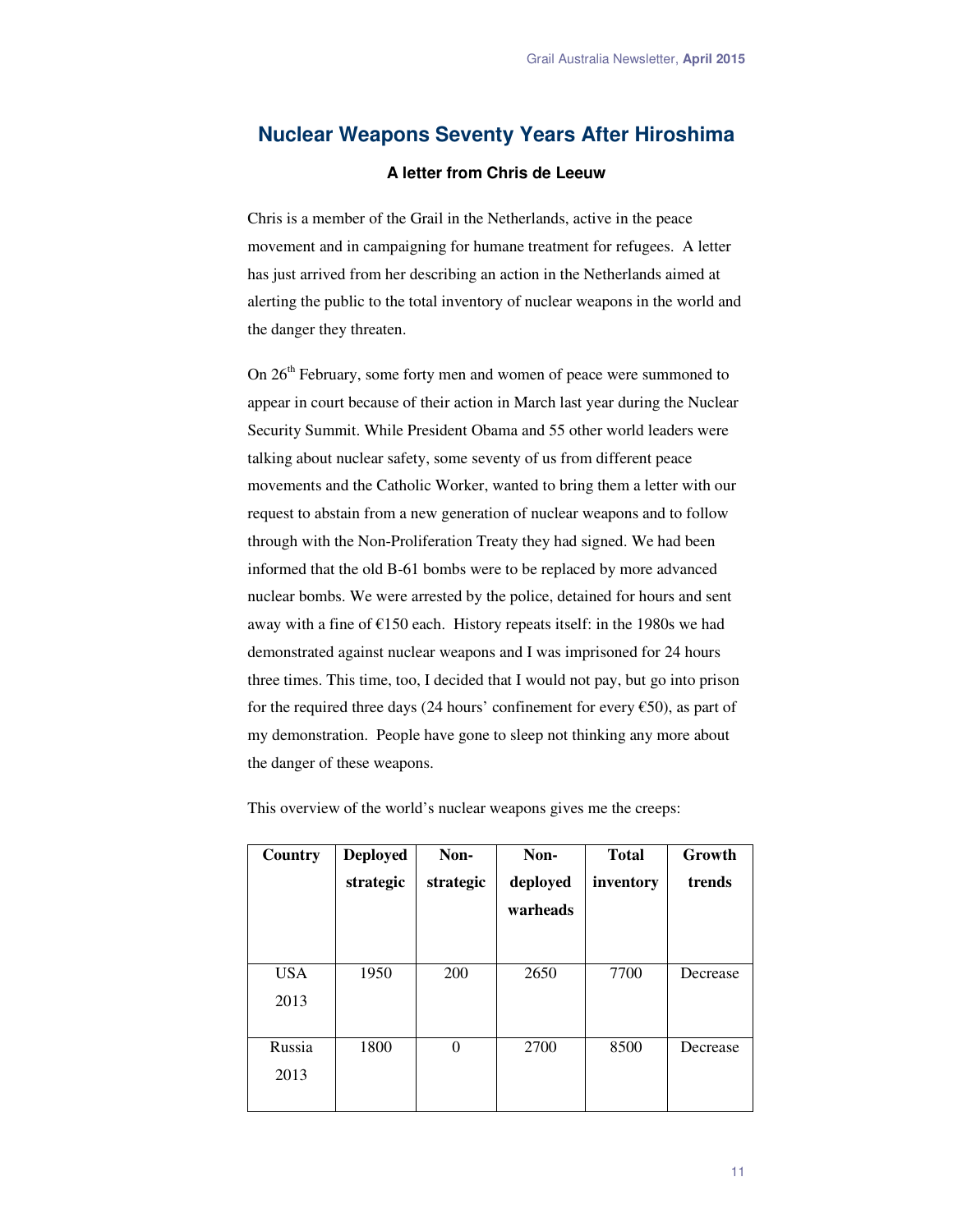| <b>UK 2011</b> | 160     |    | 65         | 225        | Decrease |
|----------------|---------|----|------------|------------|----------|
| France         | $<$ 300 | 50 |            | 298-300    | Slight   |
| 2011-12        |         |    |            |            | decrease |
|                |         |    |            |            |          |
| China          |         |    | 240-300    | 300        | Growing  |
| 2013           |         |    |            |            |          |
|                |         |    |            |            |          |
| India          |         |    | $80 - 100$ | $80 - 100$ | Steady   |
| 2013           |         |    |            |            |          |
|                |         |    |            |            |          |
| Pakistan       |         |    | 90-110     | $90 - 110$ | Steady   |
| 2013           |         |    |            |            |          |
|                |         |    |            |            |          |
| Israël         |         |    | 80         | 80(200)    | Growing  |
| 2013           |         |    |            |            |          |
|                |         |    |            |            |          |
| North          |         |    | $<10$      | <10        | Growing  |
| Korea          |         |    |            |            |          |
| 2013           |         |    |            |            |          |
|                |         |    |            |            |          |

Why don't we protest more that countries are not adhering to the Treaty they signed? Why do we not protest against the fact that these new bombs will cost more than their weight in gold? By international law, nuclear weapons, like chemical weapons and cluster-bombs, are illegal, although, when we try to bring law-suits, the courts seem to squirm. In our country, PAX has begun a campaign to get 40,000 signatures to ensure that our Parliament will debate again the topic of 'nukes'.

So, on  $26<sup>th</sup>$  February, we were at the Palace of Justice, first standing outside with a big poster NUCLEAR SECURITY IS NO NUCLEAR BOMBS. To our surprise we had to wait in the corridor because our lawyer held a preliminary defence that the prosecution had made several mistakes. When we did go in, the judge told us that the prosecution case was declared inadmissible. Most of us were disappointed, as we had prepared a plea against nuclear weapons and for the freedom to demonstrate. I myself had planned to sing – my *cri de coeur* - a 'Song against the third world war'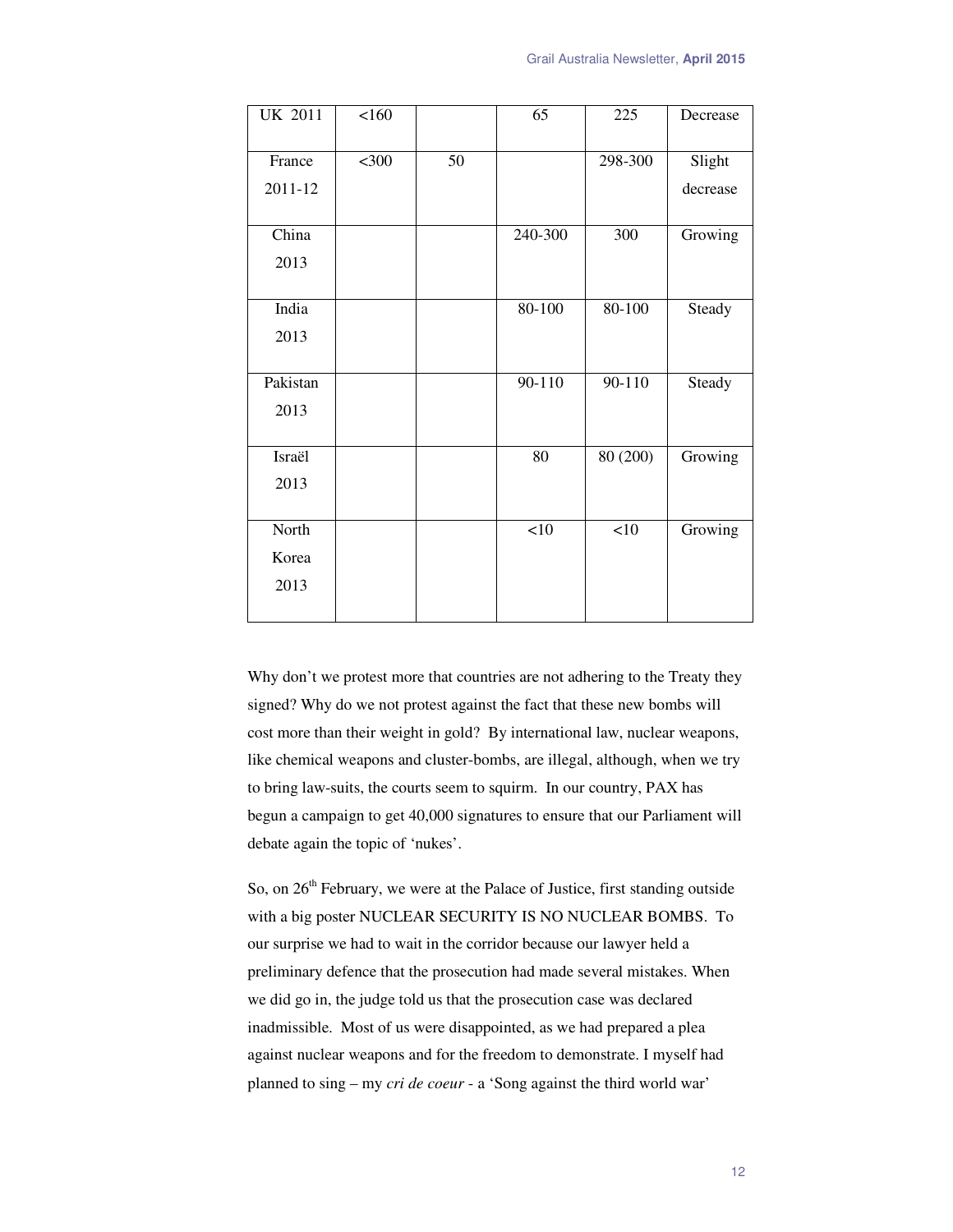(from Huub Oosterhuis). But, as the case was called off, we were not allowed to say, or sing, anything…

On my bookshelf stands a card with the text: 'If injustice becomes law, resistance becomes duty'*.* That encourages me to make my voice heard again and again against injustice, writing about it, talking about it, acting against it.

## **The Harrowing Of Hell**

We say in the Creed: 'He suffered died and was buried. He descended into hell. On the third day he rose...' Holy Saturday, then, is the day which marks Jesus' descent into hell.

The three well-known cycles of medieval mystery plays, the *Chester, Wakefield* and *York* cycles, all included, in their dramatisations of the history of salvation, a play that tells the story of Jesus' coming to Satan's domain and liberating the souls languishing there awaiting their redemption. The play derives from an old legend, which can be traced back to the *Gospel of Nicodemus*, one of the apocryphal gospels of the early church. It seems that in Chester the play was presented by 'the cooks' and in York by 'the saddlers'.

The Chester and York plays have the title, *The Harrowing of Hell,* and the Wakefield play is called *The Deliverance of Souls*. 'Harrow' has many meanings. Probably, the most familiar is 'plough, pulverise, lacerate, tear'. We draw an analogy from harrowing a field to speak of a human being having a harrowing experience. In medieval English, 'harrow' was used to mean a 'cry of distress or alarm, a call for succour'. In this sense, 'the harrowing of hell' refers to the cries from the souls yearning for deliverance.

The York and Wakefield plays are virtually the same and are more intellectual, so to speak, than the Chester play. They feature a disputation between Jesus and Satan, where Satan attempts, but fails, to win by argument. These two plays rely more on words and less on dramatic action than the Chester play, which has more popular, immediate appeal.

The scene is hell. In all three plays we find *Jesus* and *Satan*, *Adam, Isaiah, Simeon, John the Baptist, David*, *Archangel Michael* and *demons.* The Wakefield and York also include *Moses* and one woman*, Eve.* The Chester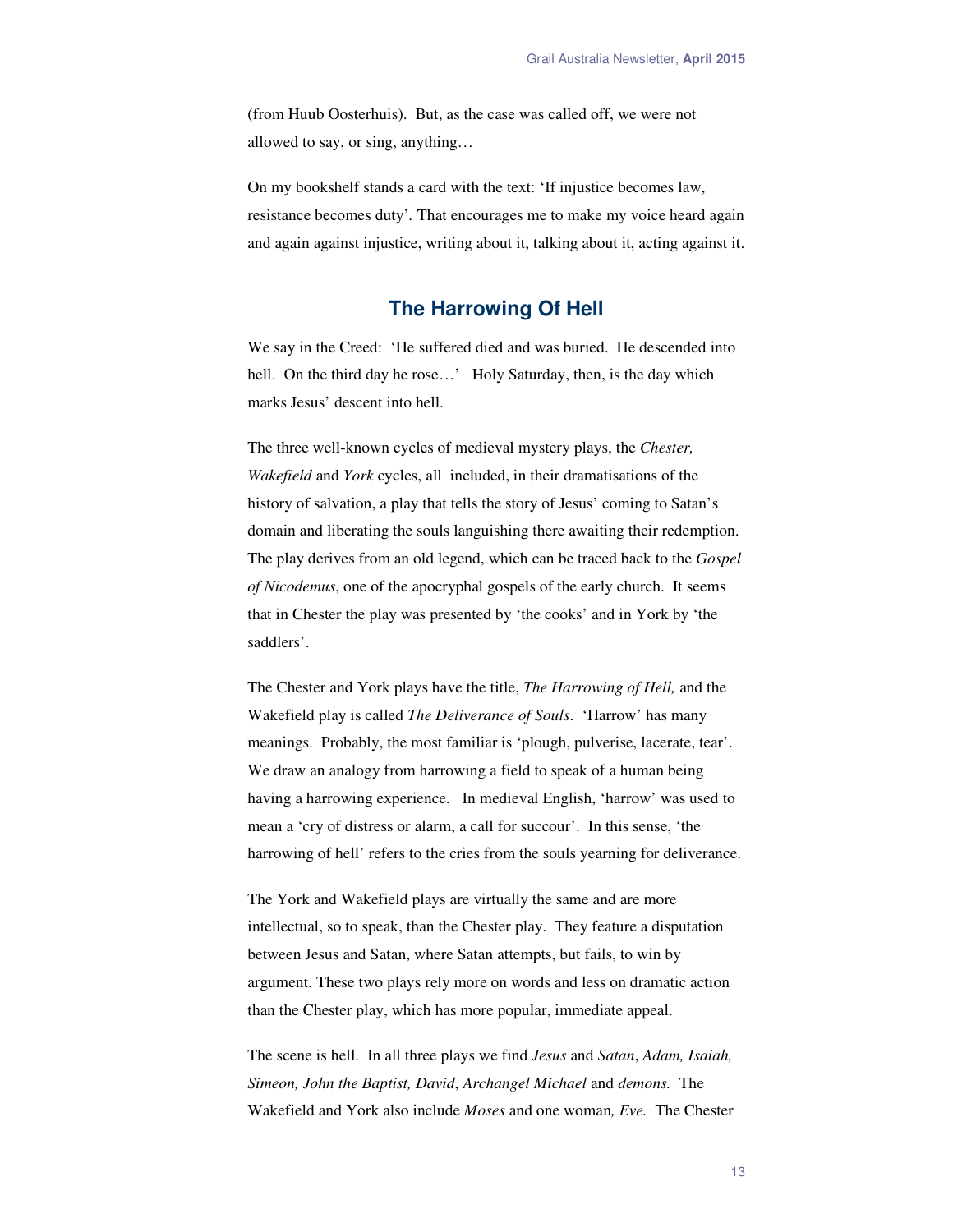includes *Seth*, Adam's son, and three souls already in heaven, *Enoch, Elias* and the *Good Thief.* It also has a female character - a thieving, lying *Woman* who kept a tavern on earth and who remains with Satan when the others leave with Jesus. She has a lively monologue, very comical to our ears, in which she makes clear to the audience, in detail, what kind of activities unrepented will land you in Satan's domain forever. *Eve,* on the other hand, is deeply repentant and says that, if God chose to leave them confined there longer, it would be no more than they deserved.

#### **Symbol of light**

All three plays use the symbol of light to signify the approach of Jesus and this symbol is also what connects the various persons in the play. For example, when the light of Jesus' coming is seen in the distance, Eve comments that it is 'the same light we saw in paradise'; Isaiah recalls his prophecy, 'the people who walk in darkness have seen a great light'; Simeon remembers the presentation of Jesus in the temple and his joyful greeting of the coming of this 'light of revelation'; John the Baptist speaks of the coming down of the Spirit on Jesus when he was baptising him in the Jordan; Moses reminds everyone of his experience on Mount Tabor when Jesus was transfigured in glorious light.

All three plays speak of the long time of waiting, in hope of the fulfilment of the promise Adam recalls God made in the Garden that Jesus would conquer Satan.

Jesus at the gates of hell cries out the words of Psalm 24, 'Open up ye gates, and let the king of glory enter'. There is immediate pandemonium. The lesser demons are ordered to 'ding and dong' him if he attempts to enter, but they remember that Jesus was so powerful as to raise Lazarus from the dead and, fearful that Jesus will prevail, they hint that their loyalty to Satan depends on his supremacy. Satan realises he must confront Jesus himself.

#### **Satan's power forever confined**

In this confrontation, in the York and Wakefield plays, Satan ends up pleading for some company in hell. Jesus explicitly refers to Cain and Judas, as well as tyrants and all who refuse his way as appropriate companions. 'Great', says Satan, 'in that case I'll have more than I have now. And I'll go

14